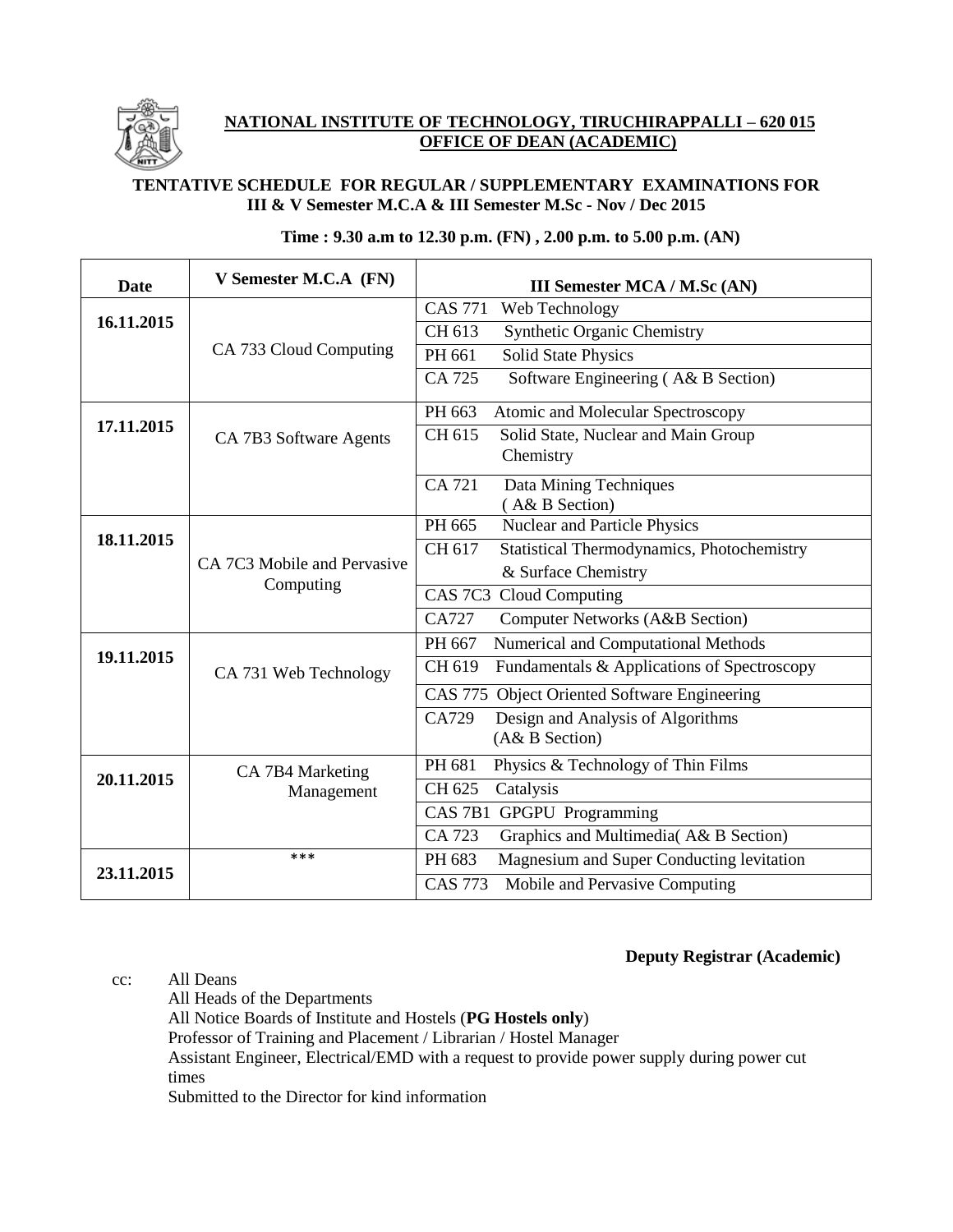

# **NATIONAL INSTITUTE OF TECHNOLOGY, TIRUCHIRAPPALLI – 620 015 OFFICE OF DEAN (ACADEMIC)**

# **TENTATIVE SCHEDULE FOR PG REGULAR / SUPPLEMENTARY EXAMINATIONS November / December 2015**

# **I Semester M.Tech., MCA & M.Sc.,**

|             | I Semester M.Tech, MCA & M.Sc.,        |  |
|-------------|----------------------------------------|--|
| <b>Date</b> | Forenoon<br>(09.30 a.m. to 12.30 p.m.) |  |
| 30.11.2015  | $SLOT - A$                             |  |
| 01.012.2015 | $SLOT - B$                             |  |
| 02.12.2015  | $SLOT - C$                             |  |
| 03.12.2015  | SLOT-D                                 |  |
| 04.12.2015  | SLOT-E                                 |  |
| 07.12.2015  | $SLOT - F$                             |  |
| 08.12.2015  | SLOT-G                                 |  |
| 09.12.2015  | <b>SLOT-H</b>                          |  |

#### **Deputy Registrar (Academic)**

Cc: All Deans All Heads of the Departments All Notice Boards of Institute and Hostels (**PG Hostels only**) Professor of Training and Placement / Librarian / Hostel Manager Assistant Engineer, Electrical/EMD with a request to provide power supply during power cut

times

Submitted to the Director for kind information